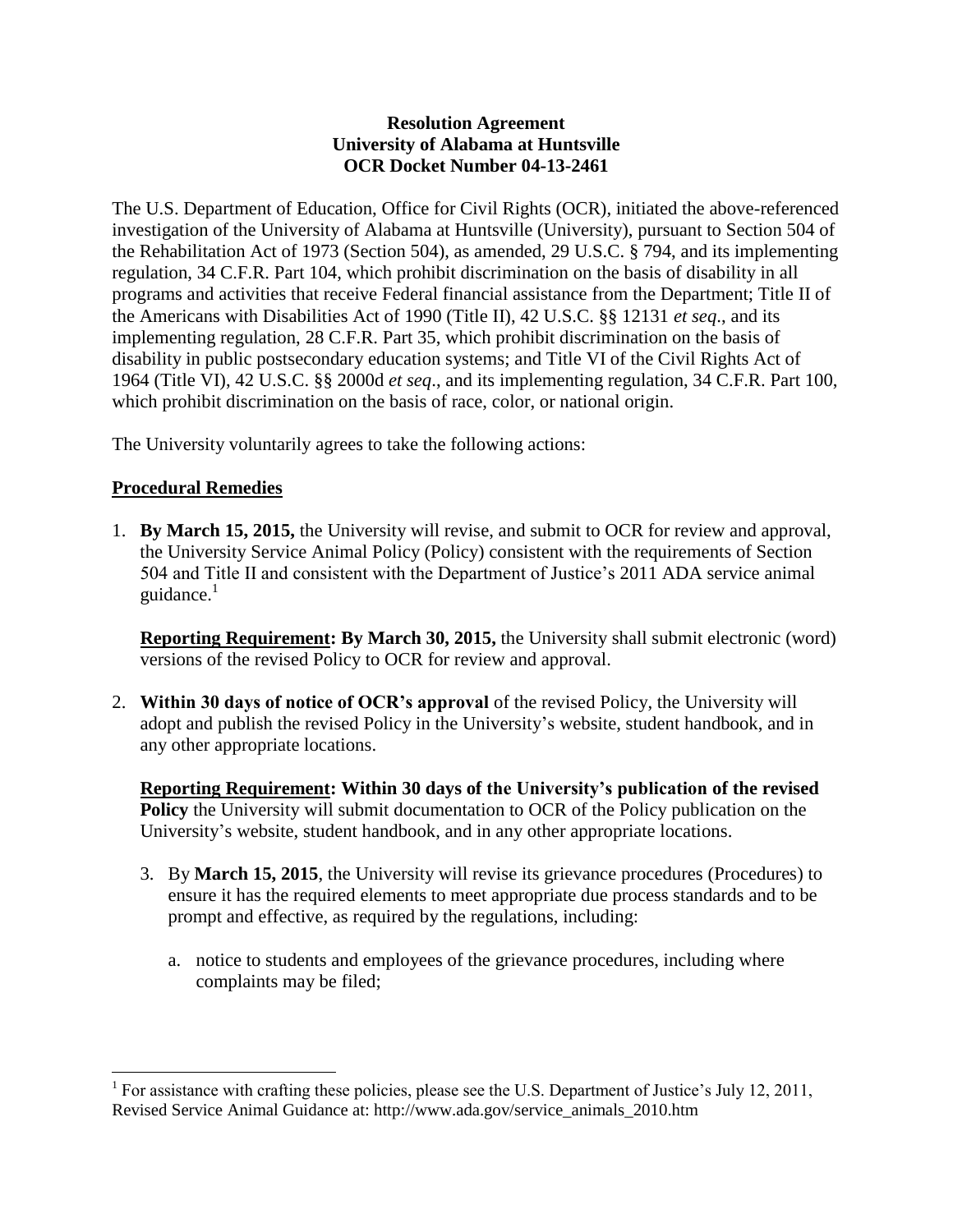- b. application of the grievance procedures to complaints filed by students or on their behalf alleging discrimination or harassment carried out by employees, other students, or third parties;
- c. provision for adequate, reliable and impartial investigation of complaints, including the opportunity for both the complainant and the alleged perpetrator (if applicable) to present witnesses and evidence;
- d. designated and reasonably prompt time frames for the major stages of the complaint process;
- e. written notice to the complainant and the alleged perpetrator (if applicable) of the outcome of the complaint;
- f. assurance that the school will take steps to prevent recurrence of any discrimination or harassment and remedy discriminatory effects on the complainant and others, if appropriate;
- g. omitting the requirement that complaints must be in writing and noting that verbal complaints can be committed to writing by the University;
- h. a statement that harassment and discrimination on the basis of the enumerated protected categories is a violation of Federal law and where a violation is determined to have occurred, disciplinary sanctions for employees and students will be applied as appropriate; and,
- i. designate an alternative person to whom complaints may be made in the event that the discrimination is occurring by the designated "receiving official" or the complainant is not comfortable complaining to him or her.

**Reporting Requirement**: By **March 30, 2015**, the University will submit a copy of the revised Procedures to OCR for its review and approval.

4. **Within 60 days after receiving OCR's approval** of the Procedures, the University will publish the OCR approved procedures in all written and online student handbooks or other relevant publications.

**Reporting Requirement: Within 30 days of the University's publication of the revised Procedures** the University will submit documentation to OCR of the publication on the University's website, student handbook, and in any other appropriate locations.

## **Training Remedies**

5. **Within 60 days** of receiving notice of OCR's approval of the Policy and the Grievance Procedures the University will submit training materials, which will be used to train University staff, to OCR for review and approval. The training content will include the requirements of Title VI including the prohibitions of different treatment on protected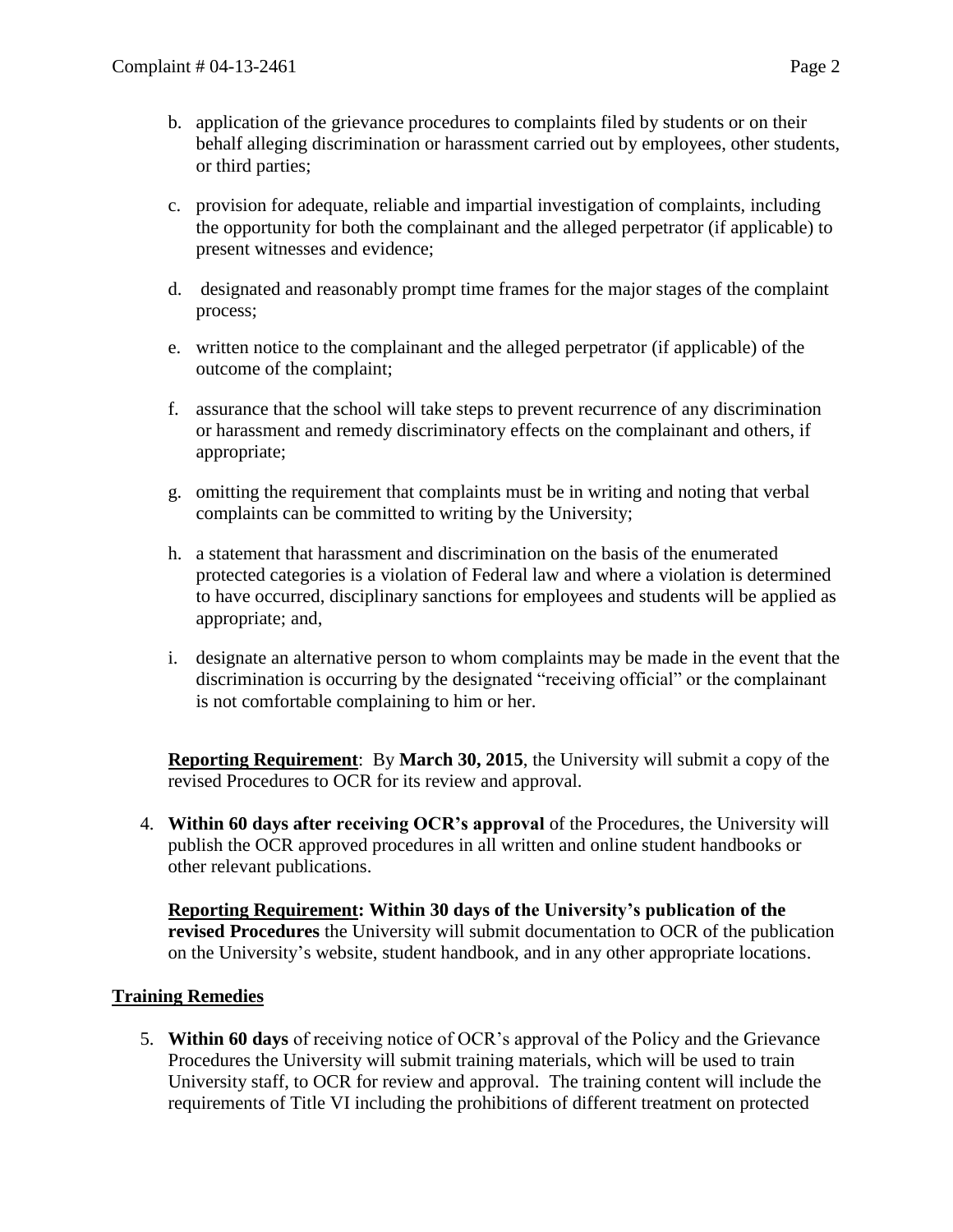bases; the requirement that University staff implement the Service Animal Policy in a nondiscriminatory manner to all students without regard to race, national origin or color, pursuant to the requirements of Title VI; the revised Service Animal Policy; and, the revised grievance procedures.

**Reporting Requirement: Within 90 days of receipt of notice of OCR's approval** of the training materials the University will provide documentation to OCR demonstrating that the University has initiated annual training pursuant to this provision of the Agreement. The documentation shall include: (1) the date(s) of the training session; (2) a list of names and titles of employees who participated in the training session; (3) a list of any staff members who were not present at training sessions and the University's plan for conducting training of the same; (4) a description of the presenter's background and qualifications with respect to knowledge of Section 504, Title II and Title VI; and (5) a copy of the agenda and the training materials disseminated.

## **Individual Remedies**

6. By **March 15, 2015**, the University will reimburse the Complainant for cost to retain the Student's dormitory room from the start of the 2012-2013 year through the date on which the University provided the Student with notice that she was approved to have the service animal on campus and in housing.

**Reporting Requirement: By March 30, 2015,** the University will produce written documentation to OCR showing how the University calculated the total amount of reimbursement required (e.g. produce documentation showing the date by which the University notified the Student that her service animal was permitted on campus, and the prorated cost of dormitory housing); and evidence that the reimbursement was provided to the Complainant.

7. By **March 15, 2015**, the University will mail a certified letter to the Complainant notifying her that it will reimburse the cost of service animal training undertaken by the Complainant in response to requests and requirements from the University. The letter shall request: a) contact information for all trainer(s) retained to provide training for the Student's service animal; b) a statement of monies paid to each trainer by the Complainant; and c) a statement of all monies owed to each as of the date of this Agreement. The letter will allow the Complainant 30 days to respond to the request.

**Reporting Requirement: By March 30, 2015,** the University will produce written documentation to OCR showing that it provided the Complainant with the letter identified above.

8. **Within 30 days** of the Complainant's response to the University's request the University shall pay any outstanding balance (including taxes and/or late fees) to the trainer(s) referenced in the corrective action above and separately reimburse the Complainant for any monies already paid to the trainers.